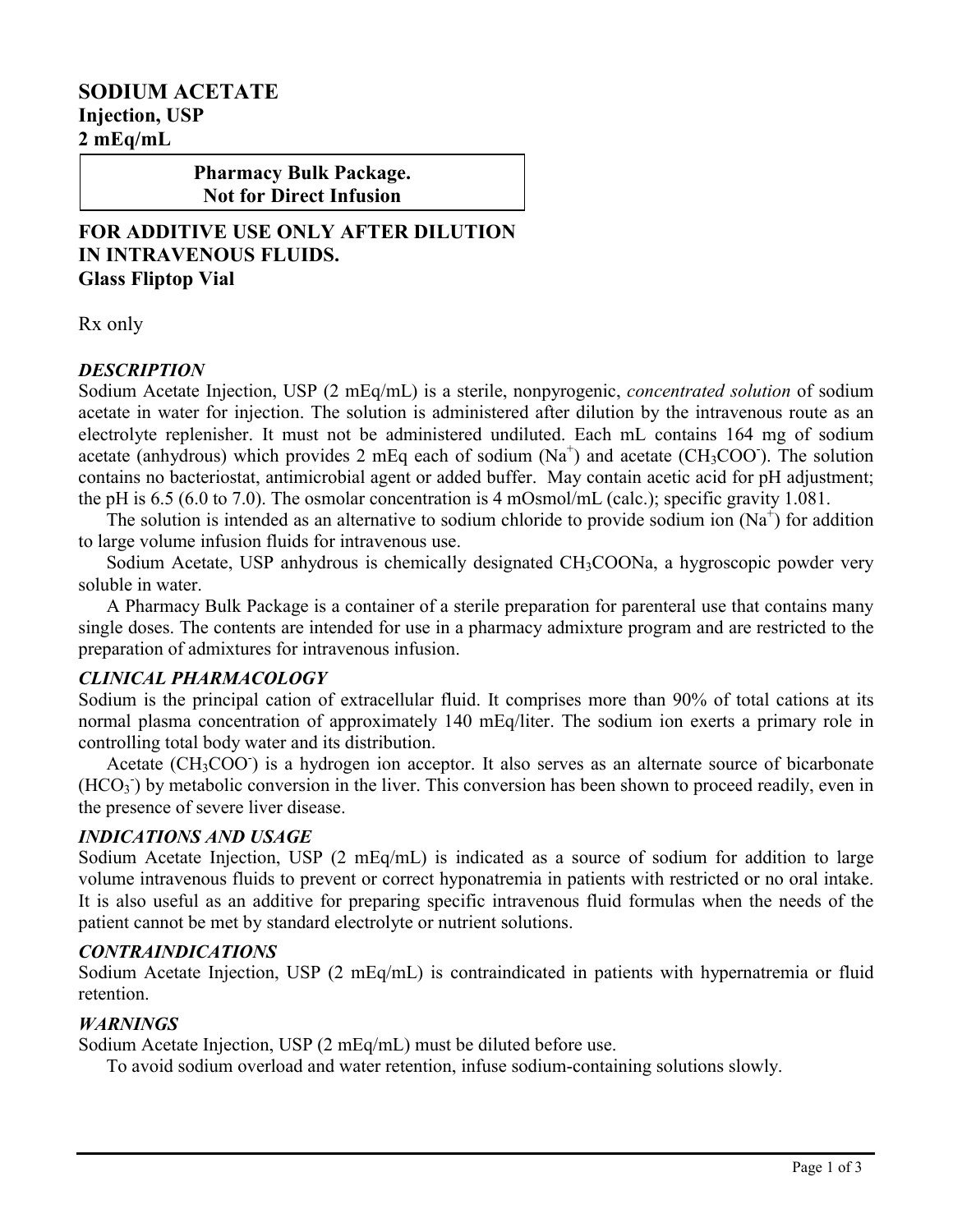Solutions containing sodium ions should be used with great care, if at all, in patients with congestive heart failure, severe renal insufficiency and in clinical states in which there exists edema with sodium retention.

In patients with diminished renal function, administration of solutions containing sodium ions may result in sodium retention.

Solutions containing acetate ions should be used with great care in patients with metabolic or respiratory alkalosis. Acetate should be administered with great care in those conditions in which there is an increased level or an impaired utilization of this ion, such as severe hepatic insufficiency.

The intravenous administration of this solution (after appropriate dilution) can cause fluid and/or solute overloading resulting in dilution of other serum electrolyte concentrations, overhydration, congested states or pulmonary edema. Excessive administration of potassium free solutions may result in significant hypokalemia.

WARNING: This product contains aluminum that may be toxic. Aluminum may reach toxic levels with prolonged parenteral administration if kidney function is impaired. Premature neonates are particularly at risk because their kidneys are immature, and they require large amounts of calcium and phosphate solutions, which contain aluminum.

Research indicates that patients with impaired kidney function, including premature neonates, who receive parenteral levels of aluminum at greater than 4 to 5 mcg/kg/day accumulate aluminum at levels associated with central nervous system and bone toxicity. Tissue loading may occur at even lower rates of administration.

## *PRECAUTIONS*

Do not administer unless solution is clear and seal is intact. Discard unused portion.

Sodium replacement therapy should be guided primarily by the serum sodium level.

Caution should be exercised in administering sodium-containing solutions to patients with severe renal function impairment, cirrhosis, cardiac failure, or other edematous or sodium-retaining states, as well as in patients with oliguria or anuria.

Caution must be exercised in the administration of parenteral fluids, especially those containing sodium ions, to patients receiving corticosteroids or corticotropin.

Solutions containing acetate ions should be used with caution as excess administration may result in metabolic alkalosis.

**Pregnancy**: Animal reproduction studies have not been conducted with Sodium Acetate Injection, USP. It is also not known whether Sodium Acetate Injection, USP can cause fetal harm when administered to a pregnant woman or can affect reproduction capacity. Sodium Acetate Injection, USP should be given to a pregnant woman only if clearly needed.

**Pediatric Use:** Safety and effectiveness have been established in the age groups infant to adolescent.

**Geriatric Use:** An evaluation of current literature revealed no clinical experience identifying differences in response between elderly and younger patients. In general, dose selection for an elderly patient should be cautious, usually starting at the low end of the dosing range, reflecting the greater frequency of decreased hepatic, renal, or cardiac function, and of concomitant disease or other drug therapy.

Sodium ions are known to be substantially excreted by the kidney, and the risk of toxic reactions may be greater in patients with impaired renal function. Because elderly patients are more likely to have decreased renal function, care should be taken in dose selection, and it may be useful to monitor renal function.

## *ADVERSE REACTIONS*

Sodium overload can occur with intravenous infusion of excessive amounts of sodium-containing solutions (See *WARNINGS* and *PRECAUTIONS*).